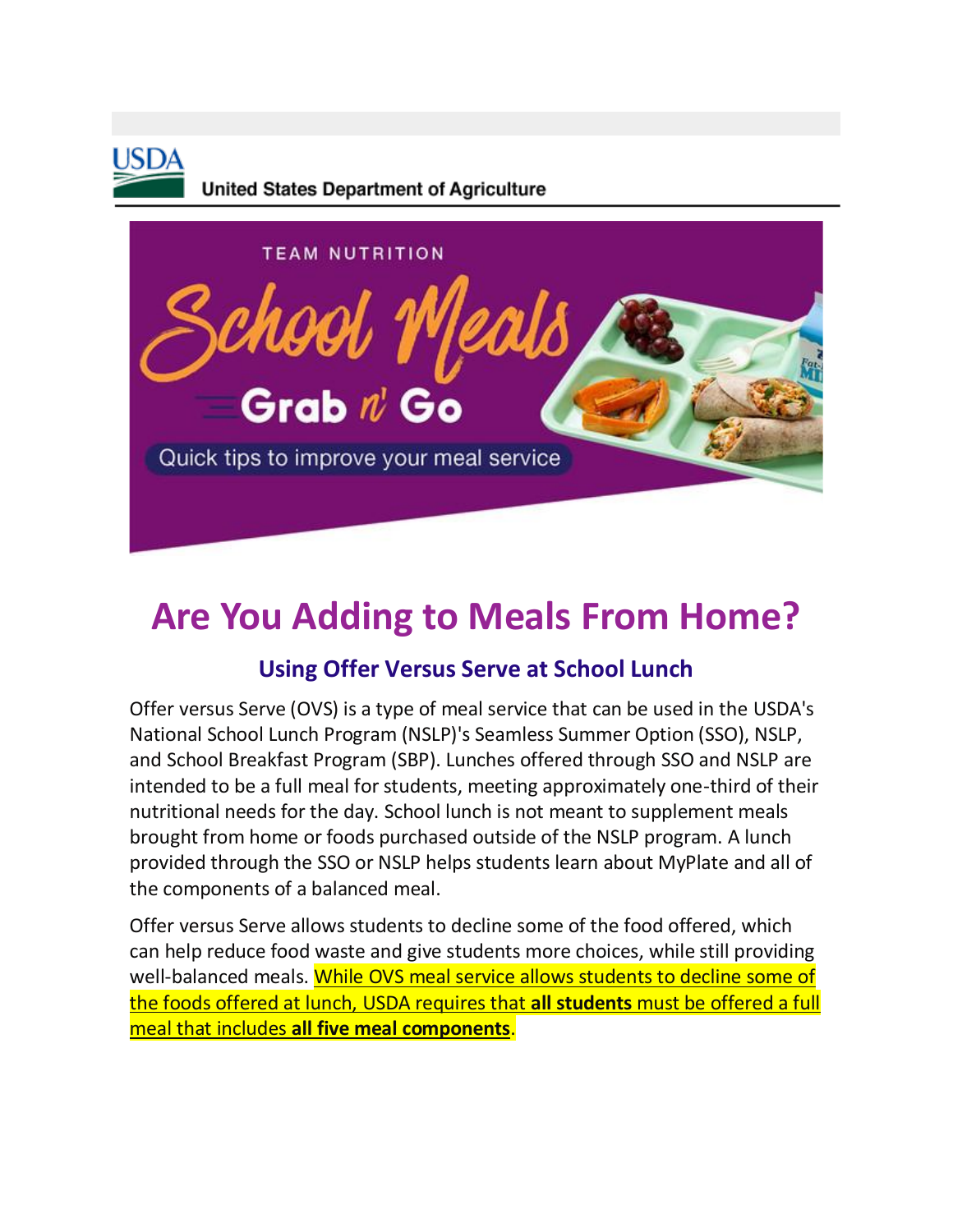Schools that wish to offer individual meal components (or a limited number of components and not the full meal) to students may do so outside of the SSO reimbursement.

## **OVS in Action at Lunch\***

### **Offer All Meal Components to All**

**Students:** If your school offers lunch using OVS, be sure to offer all meal components to all students. All components

#### **Required Meal Components and Daily Minimum Amounts at School Lunch**

| <b>Required Meal</b><br>Component | <b>Daily Minimum Requirements</b><br>for Each Grade Level |                   |                   |          |
|-----------------------------------|-----------------------------------------------------------|-------------------|-------------------|----------|
|                                   | $K-5$                                                     | $6 - 8$           | $K-8$             | $9 - 12$ |
| Vegetables                        | % cup                                                     | 34 cup            | 34 cup            | 1 cup    |
| <b>Fruits</b>                     | $\frac{1}{2}$ cup                                         | $\frac{1}{2}$ cup | $\frac{1}{2}$ cup | 1 cup    |
| <b>Grains</b>                     | 1 oz eg                                                   | 1 oz ea           | 1 oz eg           | 2 oz eg  |
| <b>Meats/Meat Alternates</b>      | 1 oz eq                                                   | 1 oz ea           | 1 oz ea           | 2 oz ea  |
| <b>Fluid Milk</b>                 | 1 cup                                                     | 1 cup             | 1 cup             | 1 cup    |

must be offered in at least the minimum required amounts for meals to be reimbursable.

**Allow Students to Choose:** Students may select all five meal components for a reimbursable meal. Under OVS, students must select at least 3 components and one choice must include at least a ½ cup of fruit and/or vegetable.

\*OVS is required at lunch for senior high school students, and optional for all other grades. However, for School Year 2021-2022, this requirement may be **[Waived in Your State](https://www.fns.usda.gov/cn/covid-19-child-nutrition-response-92)**. For more information about this and other flexibilities, please contact your State agency.

## **Creating Clear Communications about School Meals and Student's Options**

Encourage all students to eat school lunch and share the benefits of each meal component. Inform families about what foods are included in school meals, so they can help students with selections and reinforce nutrition education messages at home. When using OVS, make sure your school displays signs and menus that clearly show all of the available components of the reimbursable meal, what the students can select and what they must select. When everyone understands OVS, lunch lines may move more quickly and smoothly.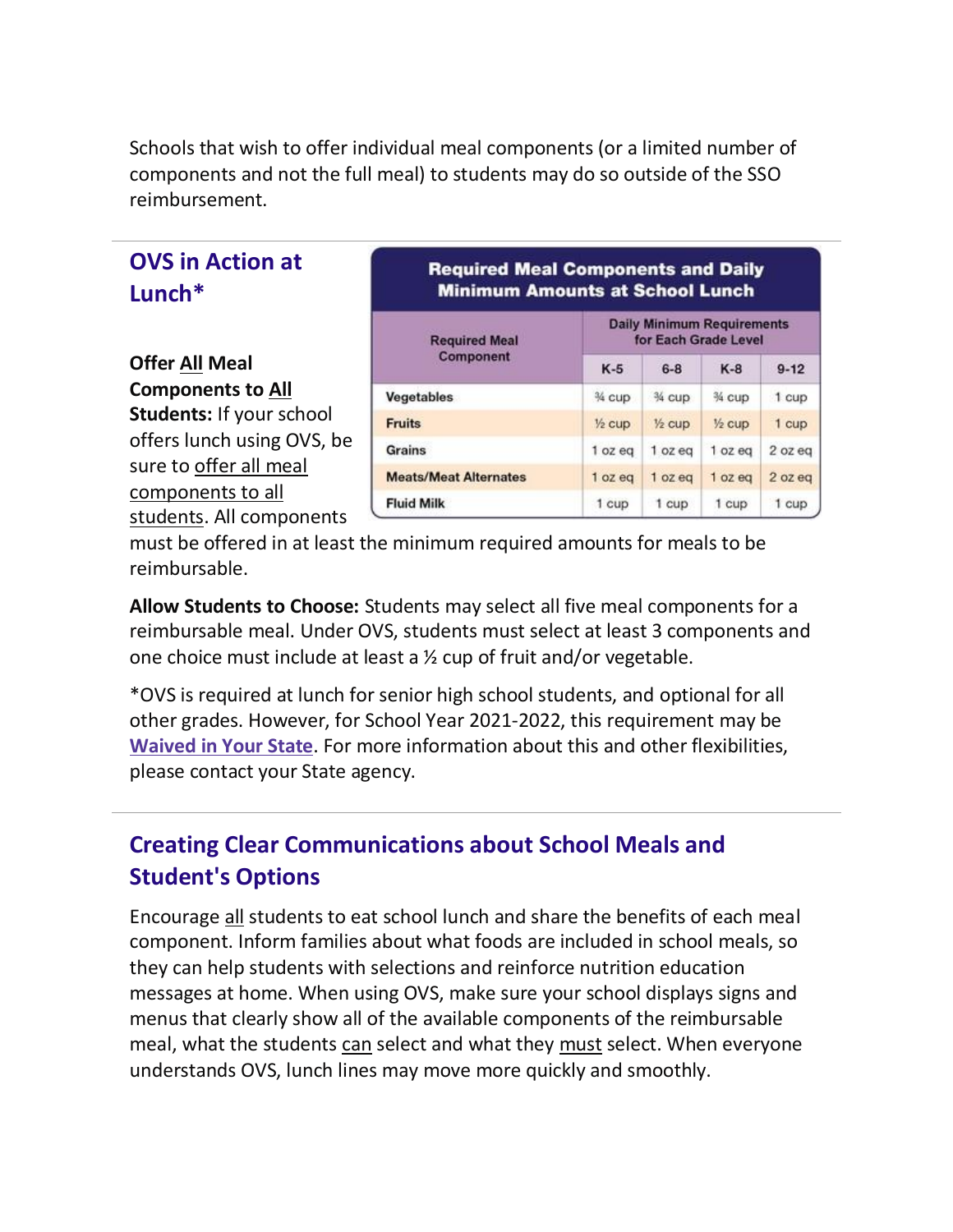#### **Does your marketing material:**

- $\boxtimes$  Promote the nutritional benefits of the full school meal for all students?
- Say that meals include five meal components, and that students can select ☑ all five components?

Inform that students must select at least three meal components, including ☑ at least a ½ cup of fruit and/or vegetable?

#### **See below for examples of correct and incorrect signage.**



- . This sign shows that students can choose all five meal components for a reimbursable lunch.
- . This sign shows that students must choose at least a 1/2 cup of fruit and/or vegetable.
- . This sign targets all students.

## **Incorrect**

- . This sign does not show that students can choose meal components for a reimbursable lunch.
- . This sign does not show that students can pick an component combination, including at least a 1/2 cu and/or vegetable, for a reimbursable lunch.
- . This sign does not include all students and only ta students who bring lunch from home.

#### **All Kids Eat Free Stop by for** 5

**5 Food Groups = Maximum Nutrition** 



Pick 3 food groups or more including at least a 1/2 cup of fruit and/or vegetable.

Eating foods from each food group gives kids and teens the nutrition they need to learn, grow, and be healthy!

USDA is an equal opportunity provider, employer, and lender.





Students bringing lunch from home can a veggie, fruit and milk for free! Students car purchase additional a la carte items.